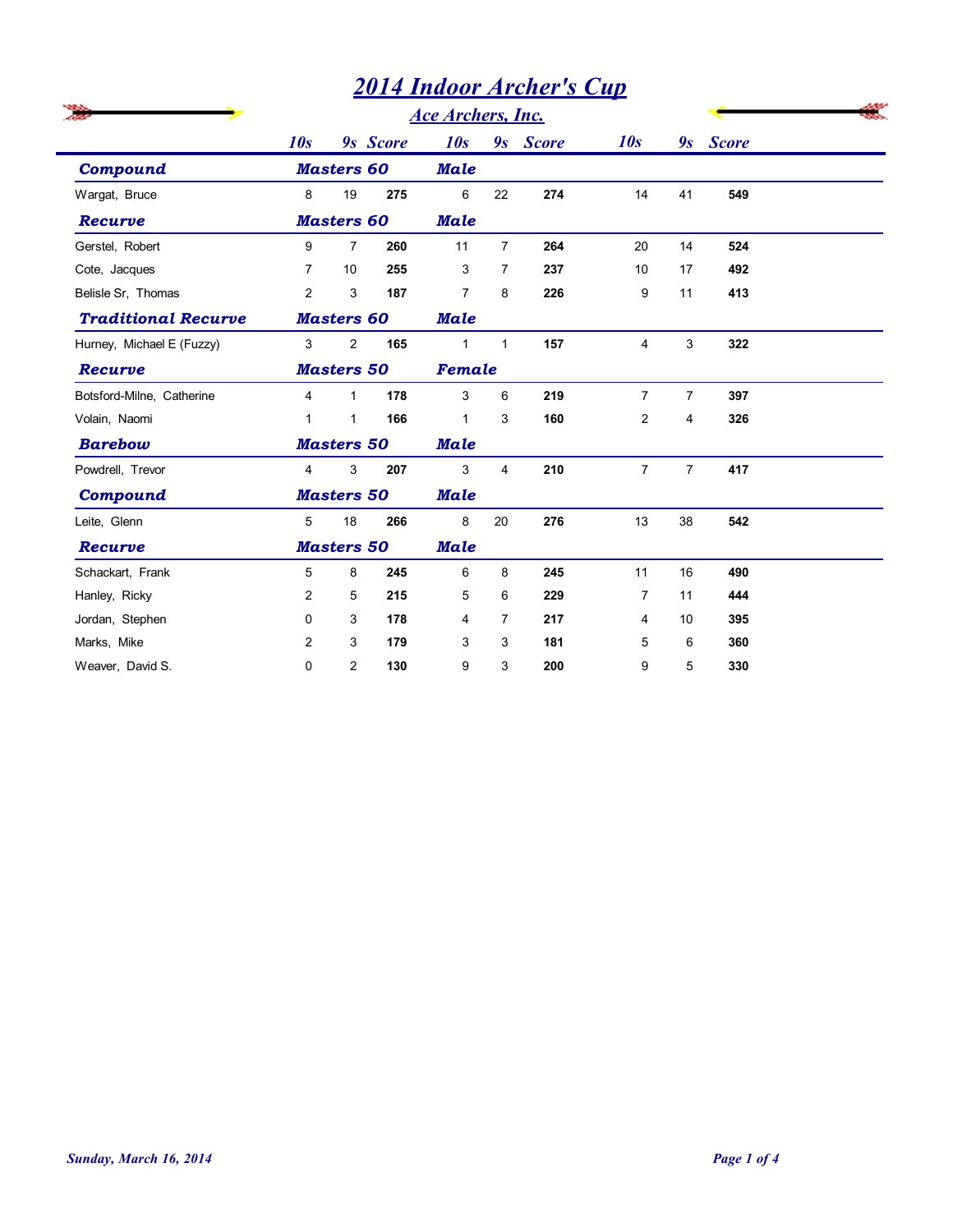|                                    |                            | <b>2014 Indoor Archer's Cup</b> |             |                            |                           |            |                  |          |            |  |
|------------------------------------|----------------------------|---------------------------------|-------------|----------------------------|---------------------------|------------|------------------|----------|------------|--|
|                                    |                            |                                 |             | <b>Ace Archers, Inc.</b>   |                           |            | 10s              |          |            |  |
| <b>Barebow</b>                     | 10s                        | 9s Score<br><b>Senior</b>       |             |                            | 10s<br>9s Score<br>Female |            |                  |          | 9s Score   |  |
|                                    | 3<br>$\overline{4}$<br>209 |                                 |             | 5<br>$\overline{2}$<br>185 |                           |            | 9                | 5        | 394        |  |
| Pooley, Joan<br>Schackart, Christy | $\mathbf 0$                | 2                               | 186         | $\overline{2}$             | 8                         | 205        | $\mathbf{2}$     | 10       | 391        |  |
| <b>Compound</b>                    |                            |                                 |             | Female                     |                           |            |                  |          |            |  |
|                                    |                            | <b>Senior</b><br>6<br>21<br>273 |             |                            |                           |            |                  |          |            |  |
| Merrell, Lisa<br>Gianos, Tina      | 3                          | 15                              | 255         | 3<br>$\overline{2}$        | 18<br>19                  | 263<br>261 | 9<br>5           | 39<br>34 | 536<br>516 |  |
| Spence, Maryanne                   | 0                          | $\overline{7}$                  | 220         | $\mathbf{1}$               | 19                        | 258        | $\mathbf{1}$     | 26       | 478        |  |
| Williams, Andrea                   | $\overline{2}$             | 8                               | 235         | 3                          | 13                        | 236        | 5                | 21       | 471        |  |
| Tateo, Linsay                      | $\mathbf{1}$               | 6                               | 153         | $\mathbf 0$                | 4                         | 166        | $\mathbf{1}$     | 10       | 319        |  |
| Recurve                            | <b>Senior</b>              |                                 |             | Female                     |                           |            |                  |          |            |  |
| Droney, Siobhan                    | 6                          | $\overline{7}$                  | 234         | 6                          | $\overline{7}$            | 245        | 12               | 14       | 479        |  |
| McGough, Dianne                    | $\mathbf{1}$               | 10                              | 217         | $\overline{2}$             | 4                         | 219        | 3                | 14       | 436        |  |
| Lee, Alexandria                    | 2                          | 9                               | 221         | $\mathbf{1}$               | 6                         | 206        | 3                | 15       | 427        |  |
| House, Gina                        | $\overline{2}$             | $\overline{4}$                  | 205         | $\overline{2}$             | $\overline{2}$            | 210        | 4                | 6        | 415        |  |
| Strickland, Kelley                 | $\mathbf{1}$               | $\overline{c}$                  | 163         | $\mathbf{1}$               | 4                         | 200        | $\overline{2}$   | 6        | 363        |  |
| <b>Barebow</b>                     | <b>Senior</b>              |                                 | <b>Male</b> |                            |                           |            |                  |          |            |  |
| Hong, SoKil                        | $\overline{c}$             | $\mathbf{1}$                    | 165         | 4                          | 3                         | 196        | 6                | 4        | 361        |  |
| <b>Compound</b>                    | <b>Senior</b>              |                                 |             | <b>Male</b>                |                           |            |                  |          |            |  |
| Wilkin, Joe                        | $18\,$                     | $12$                            | 288         | 25                         | 5                         | 295        | 43               | 17       | 583        |  |
| Turmel, Kevin                      | $18$                       | $12$                            | 288         | 24                         | $\,6$                     | 294        | 42               | $18\,$   | 582        |  |
| Witkowski, Mike                    | 19                         | 11                              | 289         | 15                         | 15                        | 285        | $34\,$           | 26       | 574        |  |
| Crockwell, Dan                     | 6                          | $22\,$                          | 274         | 18                         | 11                        | 287        | 24               | 33       | 561        |  |
| Floerchinger, Cody                 | $10\,$                     | 18                              | 278         | 6                          | 23                        | 275        | $16\,$           | 41       | 553        |  |
| Tateo, James                       | 5                          | $22\,$                          | 272         | 9                          | 20                        | 278        | 14               | 42       | 550        |  |
| Craig, Mark                        | $\mathbf{1}$               | 13                              | 242         | $\mathbf{1}$               | 15                        | 243        | $\boldsymbol{2}$ | 28       | 485        |  |
| Recurve                            | <b>Senior</b>              |                                 |             | <b>Male</b>                |                           |            |                  |          |            |  |
| Chant, Matt                        | $10\,$                     | 13                              | 269         | 8                          | 11                        | 256        | $18$             | 24       | 525        |  |
| Martel, Michael                    | 6                          | 13                              | 255         | 8                          | $13$                      | 261        | 14               | 26       | 516        |  |
| Gladstone, Carl                    | 5                          | 9                               | 251         | $\overline{7}$             | 12                        | 260        | 12               | 21       | 511        |  |
| Bissell, Kyle                      | 6                          | $\overline{7}$                  | 217         | $\overline{7}$             | 5                         | 243        | 13               | 12       | 460        |  |
| Marks, Alex                        | $\overline{c}$             | 4                               | 214         | $\mathbf{1}$               | 5                         | 206        | 3                | 9        | 420        |  |
| DuCasse, George                    | $\mathbf{1}$               | $\overline{5}$                  | 176         | 8                          | 0                         | 220        | 9                | 5        | 396        |  |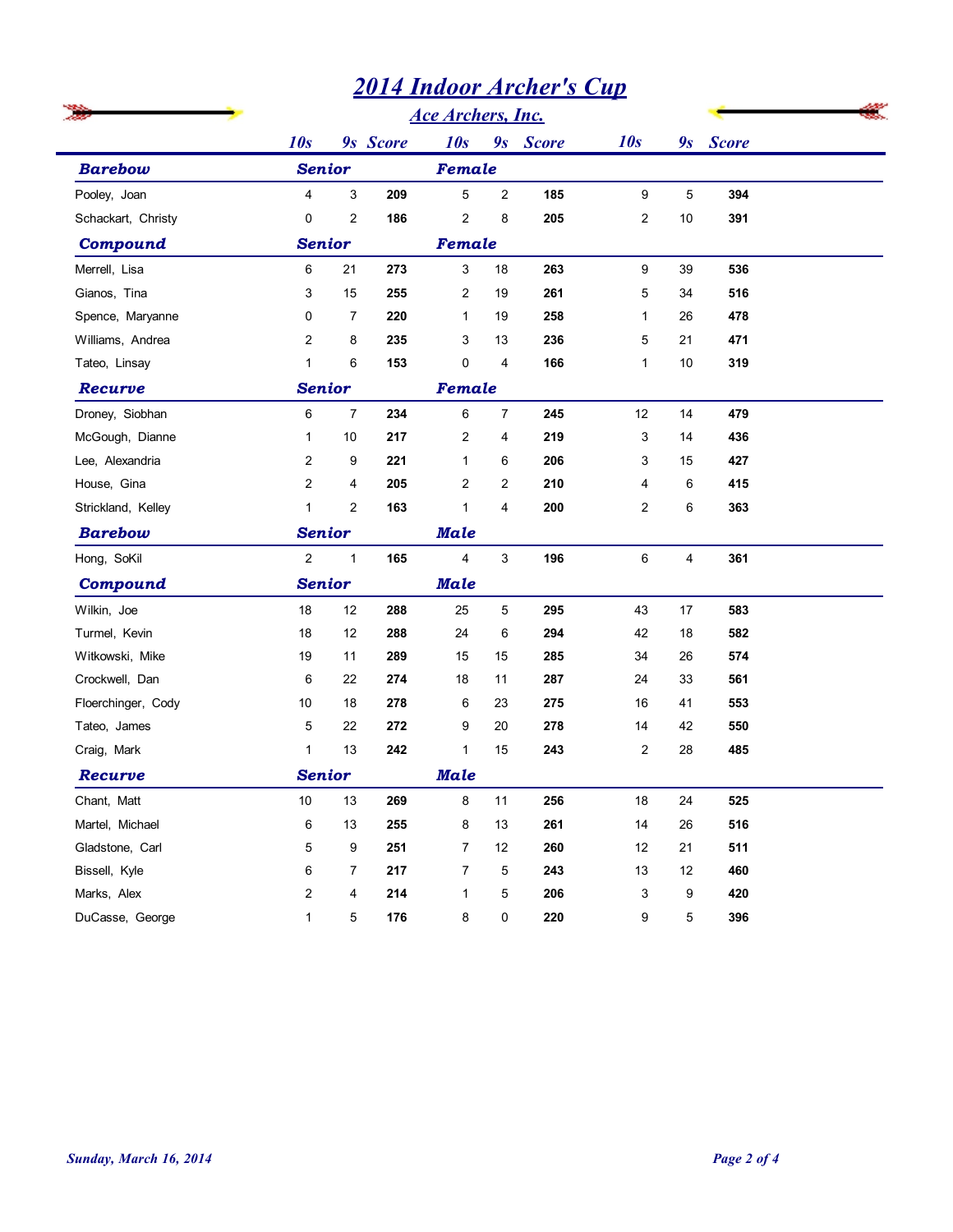## *2014 Indoor Archer's Cup*

|                                           |                         |                |             | <b>Ace Archers, Inc.</b> |                |          |                |           |           |  |
|-------------------------------------------|-------------------------|----------------|-------------|--------------------------|----------------|----------|----------------|-----------|-----------|--|
|                                           | 10s                     |                | 9s Score    | 10s                      |                | 9s Score | 10s            |           | 9s Score  |  |
| Compound                                  | <b>Junior</b>           |                |             | Female                   |                |          |                |           |           |  |
| Gianos, Sarah                             | 11                      | 19             | 281         | 8                        | 21             | 277      | 19             | 40        | 558       |  |
| Recurve                                   | <b>Junior</b>           |                |             | Female                   |                |          |                |           |           |  |
| Buswell, Alice                            | 10                      | 12             | 265         | 15                       | 11             | 280      | 25             | 23        | 545       |  |
| Spence, Ellen                             | $\overline{2}$          | 6              | 220         | 5                        | 10             | 252      | 7              | 16        | 472       |  |
| Wade, Abigail                             | $\mathbf{1}$            | $\overline{7}$ | 213         | 5                        | 6              | 230      | 6              | 13        | 443       |  |
| Davey, Emma                               | $\mathbf 1$             | 8              | 220         | $\mathbf{1}$             | $\overline{7}$ | 215      | $\overline{2}$ | 15        | 435       |  |
| Clifford, Adele                           | $\overline{c}$          | $\mathbf{1}$   | 163         | 3                        | $\overline{2}$ | 178      | 5              | 3         | 341       |  |
| Recurve                                   | <b>Junior</b>           |                |             | <b>Male</b>              |                |          |                |           |           |  |
| Preziuso, Paul A.                         | $\overline{7}$          | 12             | 253         | 6                        | 11             | 252      | 13             | 23        | 505       |  |
| Schackart, Jermey                         | $\overline{5}$          | $\overline{5}$ | 244         | 6                        | 11             | 248      | 11             | 16        | 492       |  |
| Pooley, III, John                         | $\mathbf 0$             | $\pmb{0}$      | 0           | $\mathbf 0$              | $\mathbf 0$    | 0        | 0              | 0         | 0         |  |
| <b>Barebow</b>                            | Cadet                   |                |             | Female                   |                |          |                |           |           |  |
| Milne, Arlyss                             | $\mathbf{1}$            | $\mathsf 3$    | 180         | $\overline{c}$           | $\mathbf{2}$   | 203      | 3              | 5         | 383       |  |
| Recurve                                   | Cadet                   |                |             | Female                   |                |          |                |           |           |  |
| Haley, Cassandra                          | 5                       | 10             | 250         | 0                        | 12             | 221      | 5              | 22        | 471       |  |
| Cracco, Elise                             | 4                       | 4              | 232         | $\overline{2}$           | 6              | 226      | 6              | 10        | 458       |  |
| Gray, Morgan                              | $\overline{4}$          | 5              | 226         | 5                        | 5              | 214      | 9              | 10        | 440       |  |
| Burpeau, Coleen                           | 4                       | $\sqrt{5}$     | 224         | $\mathbf{1}$             | 6              | 213      | 5              | 11        | 437       |  |
| Clark, Nikki                              | 0                       | 5              | 174         | $\overline{c}$           | 6              | 210      | $\overline{c}$ | 11        | 384       |  |
| Saxena, Juhi                              | 0                       | $\pmb{0}$      | 0           | $\mathsf 0$              | 0              | 0        | 0              | $\pmb{0}$ | $\pmb{0}$ |  |
| Compound                                  | Cadet                   |                |             | <b>Male</b>              |                |          |                |           |           |  |
| Tilton, Michael                           | $\overline{7}$          | 22             | 276         | $\overline{\mathbf{4}}$  | 24             | 272      | 11             | 46        | 548       |  |
| McKinstry, Scott L                        | 6                       | 19             | 271         | $\overline{7}$           | 20             | 274      | $13$           | $39\,$    | 545       |  |
| Chase, Zachary                            | 4                       | 23             | 271         | 9                        | 16             | 273      | 13             | 39        | 544       |  |
| Fazio, Nicholas                           | 8                       | 19             | 275         | 4                        | 19             | 265      | 12             | 38        | 540       |  |
| Alicandro, Daniel                         | 4                       | 16             | 261         | $\overline{7}$           | 16             | 271      | 11             | 32        | 532       |  |
| Hines, Jacob                              | $\overline{c}$          | 10             | 220         | 3                        | 15             | 244      | $\mathbf 5$    | 25        | 464       |  |
| Sullivan, Bobby                           | 0                       | $\pmb{0}$      | 0           | $\pmb{0}$                | $\pmb{0}$      | 0        | 0              | $\pmb{0}$ | 0         |  |
| Recurve                                   | Cadet                   |                |             | <b>Male</b>              |                |          |                |           |           |  |
| McGuire, Tim                              | $\overline{\mathbf{4}}$ | 13             | 258         | $\mathbf{1}$             | $10\,$         | 240      | 5              | 23        | 498       |  |
| Shute, Gabe                               | 4                       | 11             | 247         | 2                        | $10$           | 243      | 6              | 21        | 490       |  |
| Xu, Austin                                | 3                       | 8              | 235         | 3                        | 9              | 239      | 6              | 17        | 474       |  |
| Vaccaro, James                            | 3                       | $\overline{7}$ | 219         | 5                        | $\overline{7}$ | 216      | 8              | 14        | 435       |  |
| Belisle Jr, Thomas                        | 1                       | 5              | 217         | $\mathbf{1}$             | $\overline{7}$ | 211      | $\overline{c}$ | 12        | 428       |  |
| Nelson, Andrew                            | 4                       | $\overline{5}$ | 193         | $\mathbf{1}$             | 4              | 168      | 5              | 9         | 361       |  |
| Hale, Everett Able<br>Baker III, Weston c | 0<br>0                  | 0<br>0         | $16\,$<br>0 | 0<br>$\pmb{0}$           | 0<br>$\pmb{0}$ | 0<br>0   | 0<br>0         | 0<br>0    | 16<br>0   |  |